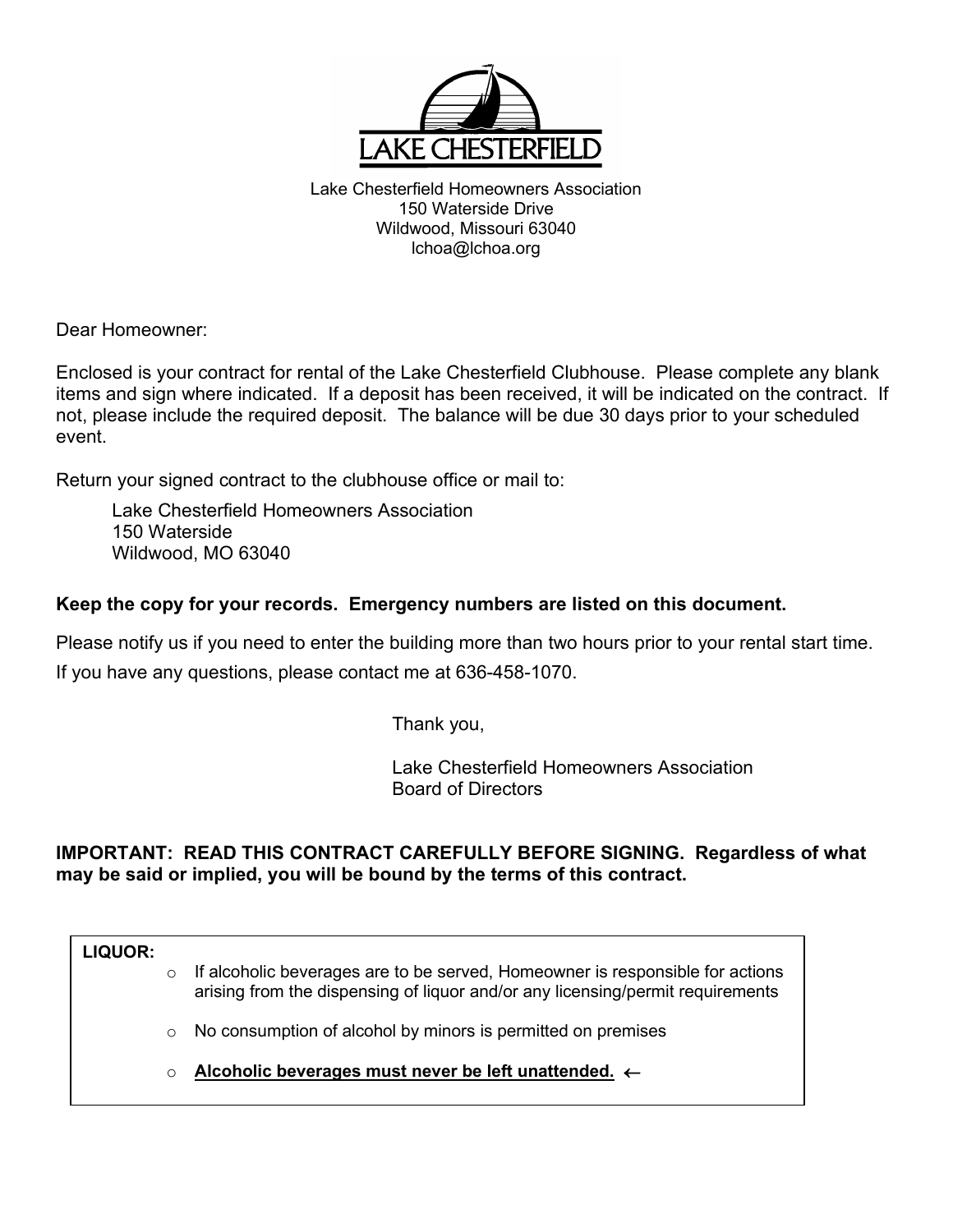### **THE HARBORS AT LAKE CHESTERFIELD**

150 WATERSIDE DRIVE

WILDWOOD, MISSOURI 63040

636-458-1070

# **CLUBHOUSE RENTAL CONTRACT**

### **Homeowner Contact Information:**

| <b>NAME:</b>                                                                                                                                                                                                                                                                                                                                                                                                                                                                                                                                                                                                      | <b>ADDRESS:</b><br><u> 1980 - Johann John Stein, markin santa shekara ta 1980 - An an tsara</u>                                                                                              |                                  |                                                                                                                   |  |  |
|-------------------------------------------------------------------------------------------------------------------------------------------------------------------------------------------------------------------------------------------------------------------------------------------------------------------------------------------------------------------------------------------------------------------------------------------------------------------------------------------------------------------------------------------------------------------------------------------------------------------|----------------------------------------------------------------------------------------------------------------------------------------------------------------------------------------------|----------------------------------|-------------------------------------------------------------------------------------------------------------------|--|--|
| <b>PHONE:</b>                                                                                                                                                                                                                                                                                                                                                                                                                                                                                                                                                                                                     | <u> 1980 - Johann Barbara, martxa alemaniar arg</u>                                                                                                                                          | <b>EMAIL:</b>                    |                                                                                                                   |  |  |
|                                                                                                                                                                                                                                                                                                                                                                                                                                                                                                                                                                                                                   |                                                                                                                                                                                              |                                  | If there is an additional person renting the facility or paying the deposit, please put contact information here. |  |  |
| <b>NAME:</b>                                                                                                                                                                                                                                                                                                                                                                                                                                                                                                                                                                                                      |                                                                                                                                                                                              |                                  |                                                                                                                   |  |  |
| <b>PHONE:</b>                                                                                                                                                                                                                                                                                                                                                                                                                                                                                                                                                                                                     | <b>EMAIL:</b><br><u> 1980 - Andrea Brand, amerikansk politik (</u><br><u> 1989 - Johann Stoff, deutscher Stoffen und der Stoffen und der Stoffen und der Stoffen und der Stoffen und der</u> |                                  |                                                                                                                   |  |  |
| The above named person is a Homeowner and hereby reserves the Clubhouse (subject to availability) on                                                                                                                                                                                                                                                                                                                                                                                                                                                                                                              |                                                                                                                                                                                              |                                  |                                                                                                                   |  |  |
| DATE:                                                                                                                                                                                                                                                                                                                                                                                                                                                                                                                                                                                                             | ______________________TIME: ________________________TYPE OF FUNCTION: _____________________________                                                                                          |                                  |                                                                                                                   |  |  |
| APPROXIMATE NUMBER OF GUESTS: (163 person capacity-inclusive of all levels)                                                                                                                                                                                                                                                                                                                                                                                                                                                                                                                                       |                                                                                                                                                                                              |                                  |                                                                                                                   |  |  |
| Rental fees (indicate which pricing is being used based on date):                                                                                                                                                                                                                                                                                                                                                                                                                                                                                                                                                 |                                                                                                                                                                                              |                                  |                                                                                                                   |  |  |
|                                                                                                                                                                                                                                                                                                                                                                                                                                                                                                                                                                                                                   | Sunday through Thursday<br>(non-holiday)                                                                                                                                                     | Friday and Saturday,<br>holidays | Date Check Received,<br><b>Check Number</b>                                                                       |  |  |
| <b>Security Deposit:</b>                                                                                                                                                                                                                                                                                                                                                                                                                                                                                                                                                                                          | \$150                                                                                                                                                                                        | \$200                            | the control of the control of the control of the control of the control of                                        |  |  |
| <b>Rental/Cleaning:</b>                                                                                                                                                                                                                                                                                                                                                                                                                                                                                                                                                                                           | \$200                                                                                                                                                                                        | \$300                            |                                                                                                                   |  |  |
| <b>Total Due:</b>                                                                                                                                                                                                                                                                                                                                                                                                                                                                                                                                                                                                 | \$350                                                                                                                                                                                        | \$500                            |                                                                                                                   |  |  |
| Party Keycard Provided? OYes ONo Card Number Access Provided via App? OYes ONo<br>For Office Use: Date Entered into PDK System ______________ Date Returned/Removed from PDK System<br>The Security Deposit is refundable if no damage is found and all rules are followed. Any damage or missing items found<br>will be charged at cost for material and labor. See "Schedule of Charges" for costs associated with rental damages. Self-<br>cleaning is not an option. Total amount paid can be refunded if event is cancelled prior to scheduled event – see Section<br>15 -- "Cancellation of a Rental Event" |                                                                                                                                                                                              |                                  |                                                                                                                   |  |  |

Homeowner understands this rental is for the use of the clubhouse main room, bar area and kitchen facilities on the main floor; billiards and ping pong tables on the lower level; and the loft. Homeowner agrees to turn off lights, vacate and lock the clubhouse by 1:00 am on Friday and Saturday evenings; by 11:00 pm on Sunday through Thursday events. Under no circumstances may the Clubhouse be used past 1:00 am.

If security deposit amount is not sufficient to correct any damage, the above named Homeowner shall be liable for any additional funds needed to bring the Clubhouse back to original condition. Abuse or damage to the Clubhouse facilities or infractions of rules by Homeowner and/or guests may result in restriction or prohibition of future use of the Clubhouse and/or other facilities and/or forfeiture of up to full deposit and/or additional cost incurred.

**ACCESS TO CLUBHOUSE:** Use the "Party Keycard" which is issued with this contract for entry. Following your rental, you may drop the party scan card into the HOA correspondence box located to the left of the front door of the clubhouse. The keycard will no longer allow entry after 11:00 pm. Please ensure the door is closed securely at the end of your rental.

The fee for un-returned "Party Keycard" is \$25 which would be deducted from your security deposit. Failure to use the "Party Keycard" to access the building during your rental may result in a fine and/or loss of privileges.

All doors that are alarmed are posted "No Exit." If the alarm is set off due to a door being opened or motion inside the building after 1:00 am, the charges (alarm company and/or fire/police department) will be assumed by the resident.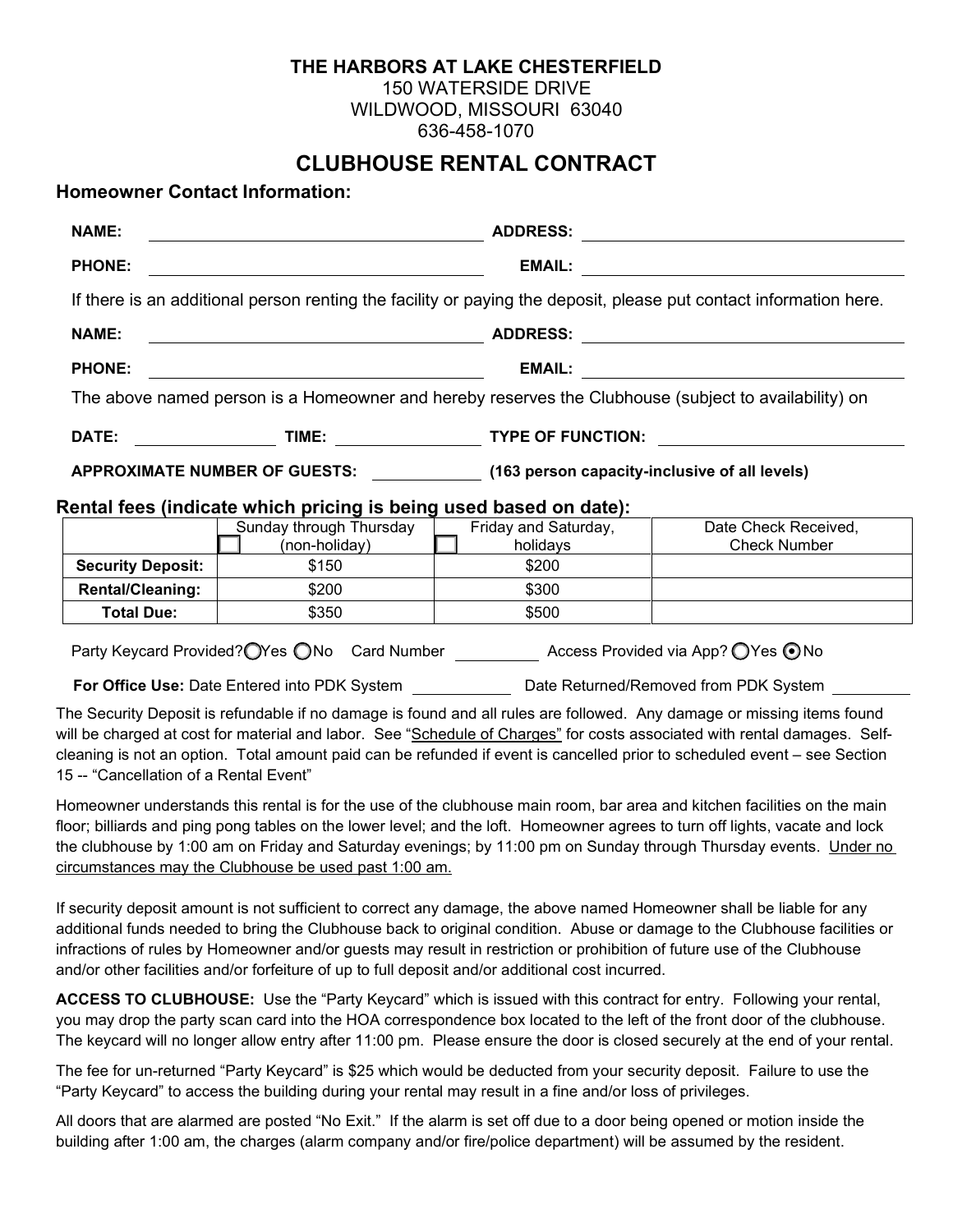Evening rentals should end around 12:00 midnight. This allows time for clean up before 1:00 AM. **Remember, you must be out of the building by 11:00 PM or the alarm will sound. (Note: Friday and Saturday rentals have until 1:00 AM)**

### **This policy for rental of the Clubhouse is established under the direction and approval of the Lake Chesterfield Board of Trustees.**

### **1. General**

**a.** The Clubhouse is available for use only to Lake Chesterfield Homeowner Association members in good standing who have no outstanding payments due to LCHOA, and who have signed all required Association waivers. The member must sign the rental contract and be present during the entire period of the rental event.

**b.** Clubhouse rental by persons who are tenants of a Lake Chesterfield property, is not allowed unless approved by the Board of Trustees and an additional security deposit of \$200 is paid. Landlord must be contacted and approve the Clubhouse rental. Free usage of the Clubhouse is not available to renters of Lake Chesterfield properties.

**c.** The Clubhouse shall not be rented to anyone under the age of 21. Rental events involving minors must be supervised by an appropriate number of adults (approximately 1 parent or guardian for up to10 minors and 2 adults for each additional 10 minors) during the entire period of the rental event.

**d.** The exercise room is off limits for everyone during rental events. Recreation Room use (including Ping Pong and Billiards) is available for guests attending a rental event but is not available to other residents for the duration of the rental event.

**e.** Rental of the Clubhouse does not include access to the pool area or use of the exercise room.

**f.** The Clubhouse is a non-smoking facility. Smoking is permitted outside, and a pyramid style ashtray is provided on the clubhouse front porch which should be used to dispose of all cigar and cigarette butts and ashes.

**g.** The Lake Chesterfield Board of Trustees and/or their designee retains the right to refuse to rent to any group or individual if such rental is deemed to be unsuitable, inappropriate for a public place or not in the best interest of the Lake Chesterfield Homeowners Association or its membership.

**h.** Entry to the pool deck area is not allowed by members of the party at any time while the Clubhouse is rented. Exit doors to the pool area are alarmed and exit/entry through these doors will trip the alarm. FINES and FEES (including charges for police involvement) WILL BE LEVIED against violators.

**i.** The renter takes full responsibility for the conduct and behavior of guests at all times and the renter shall ensure that guests understand applicable LCHOA rules and policies.

**j.** Lake Chesterfield Management makes no guarantees on the condition of the Clubhouse and associated equipment. However, reasonable measures will be taken to ensure the Clubhouse is clean and in a presentable condition prior to commencement of all rental events.

**k.** Rental events have priority over *free* use of the Clubhouse by resident groups for games, dancing, sewing, exercise, fund raising etc. The contact person for the resident group will be notified by the Site Manager at least two weeks in advance if scheduling of a rental activity requires cancellation of their event. The contact person will be responsible to notify the other members of the group that a cancellation of their event is necessary.

**l.** Resident group *free* events requiring long-term planning/scheduling where cancellation would be very difficult, must secure approval from the Lake Chesterfield Board of Trustees to be given priority over a rental request if one is received for the same date.

### **2. Serving Liquor**

**a.** All attendees must obey State of Missouri and local Wildwood/County alcohol and drug laws.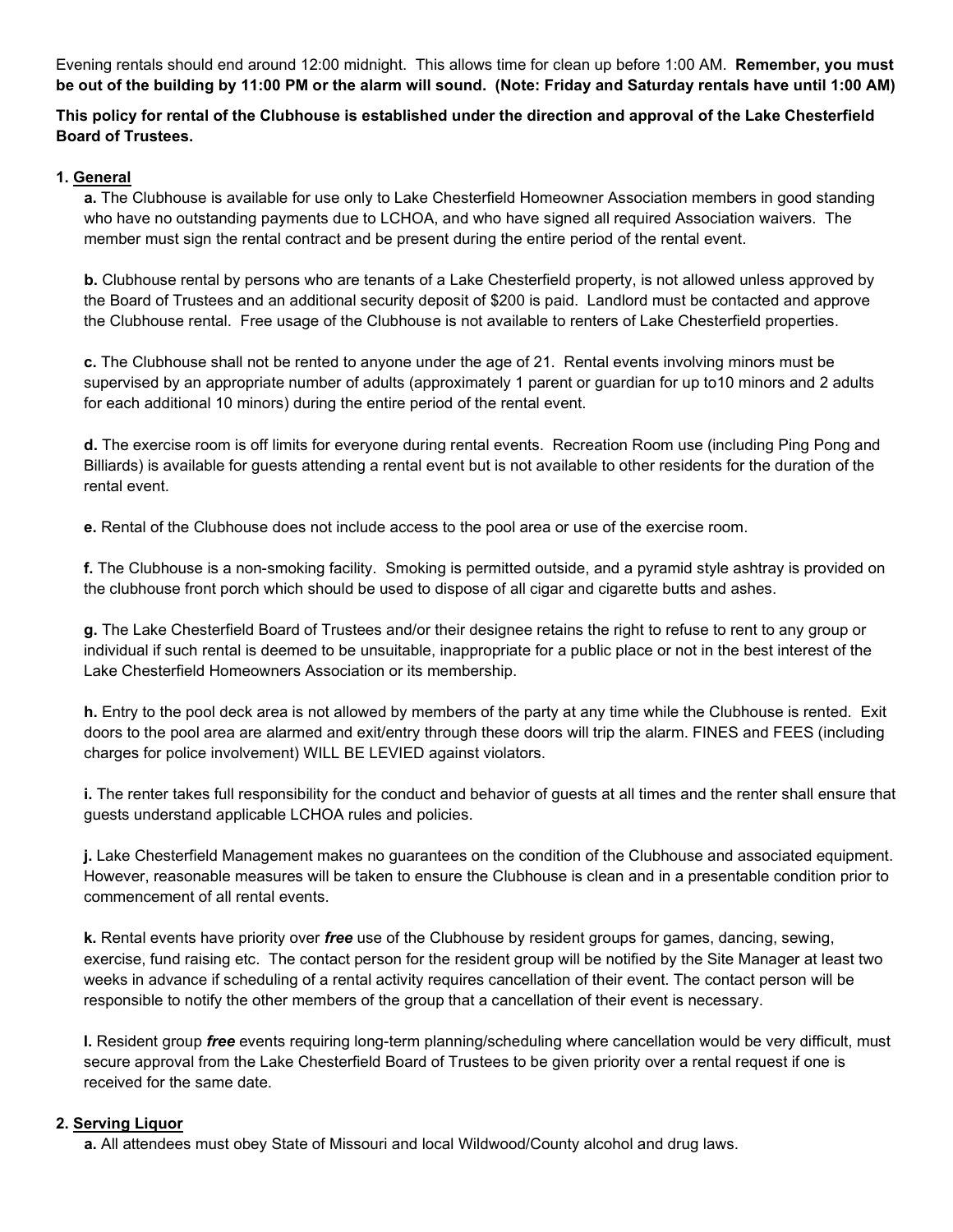**b.** Cash bars or selling of alcohol is not allowed on the premises during rental events.

**c.** No one under 21 shall be served alcoholic beverages on the premises and, if alcohol will be served, no minors are to be present without parental permission. (see 1. General, Item "c")

**d.** Alcohol brought onto the premises must be attended by at least one adult at all times. Failure to abide by this requirement shall result in loss of the full amount of the security deposit for the rental event and be subject to other applicable fines and fees.

**e.** The renter is responsible for any actions arising from the dispensing of alcohol at rental events.

### **3. Decorations and Confetti**

**a.** The use of scotch tape, tacks, staples and nails on furniture/walls is prohibited. Only easy to remove Command Strips or its equivalent shall be used. Charges will be assessed for both evidence of use of prohibited items, in addition to repairs costs for damage left on walls by prohibited items.

**b.** Use of confetti and/or glitter is not allowed. Evidence of use will result in an additional \$50 cleaning fee.

**c.** Decorating should be done no more than three hours prior to the start of the event. Early set-up requires prior notification and permission from the Site Manager.

### **4. Furniture Movement**

**a**. Furniture may be moved but must be returned to its original position before leaving the Clubhouse.

**b**. Clubhouse folding tables (9) should be returned to the closet; chairs (50) must be stacked properly in the closet. Inventory will be taken during damage assessment report and resident will be charged for missing chairs/tables.

### **5. Building Capacity**

**a.** The main level area capacity is **108** persons and the lower level recreation area capacity is **55** persons. Failure to observe these capacity limits can result in forfeiture of the rental deposit.

### **6. Noise**

**a.** The renter shall ensure that volume levels are minimized for music, discussion, etc. in outdoor areas to prevent complaints from our neighbors. No external speakers may be used during clubhouse rentals.

### **7. Closing Hours**

**a.** All functions using the Clubhouse on Friday or Saturday should end by about 12:00 PM (midnight) to allow time for cleanup before 1:00 AM when the alarm system is automatically armed.

**b.** The renter is responsible for charges when police are called due to a failure to exit the Clubhouse before the alarm system is armed. FINES and FEES (including other charges for police involvement) WILL BE LEVIED against the above homeowner.

### **8. Door/Window Use**

**a.** In order to maintain heating/cooling in the building, the inner entryway doors and all windows should remain closed during rental events. If desired, the outer entry door can be chained open to allow guests to enter the Clubhouse easily.

### **9. Thermostat Settings**

**a.** Thermostats outside of office door and at bottom of stairs to recreation area should be returned to 76 degrees Fahrenheit in summer and 68 degrees Fahrenheit in winter when rental event is over.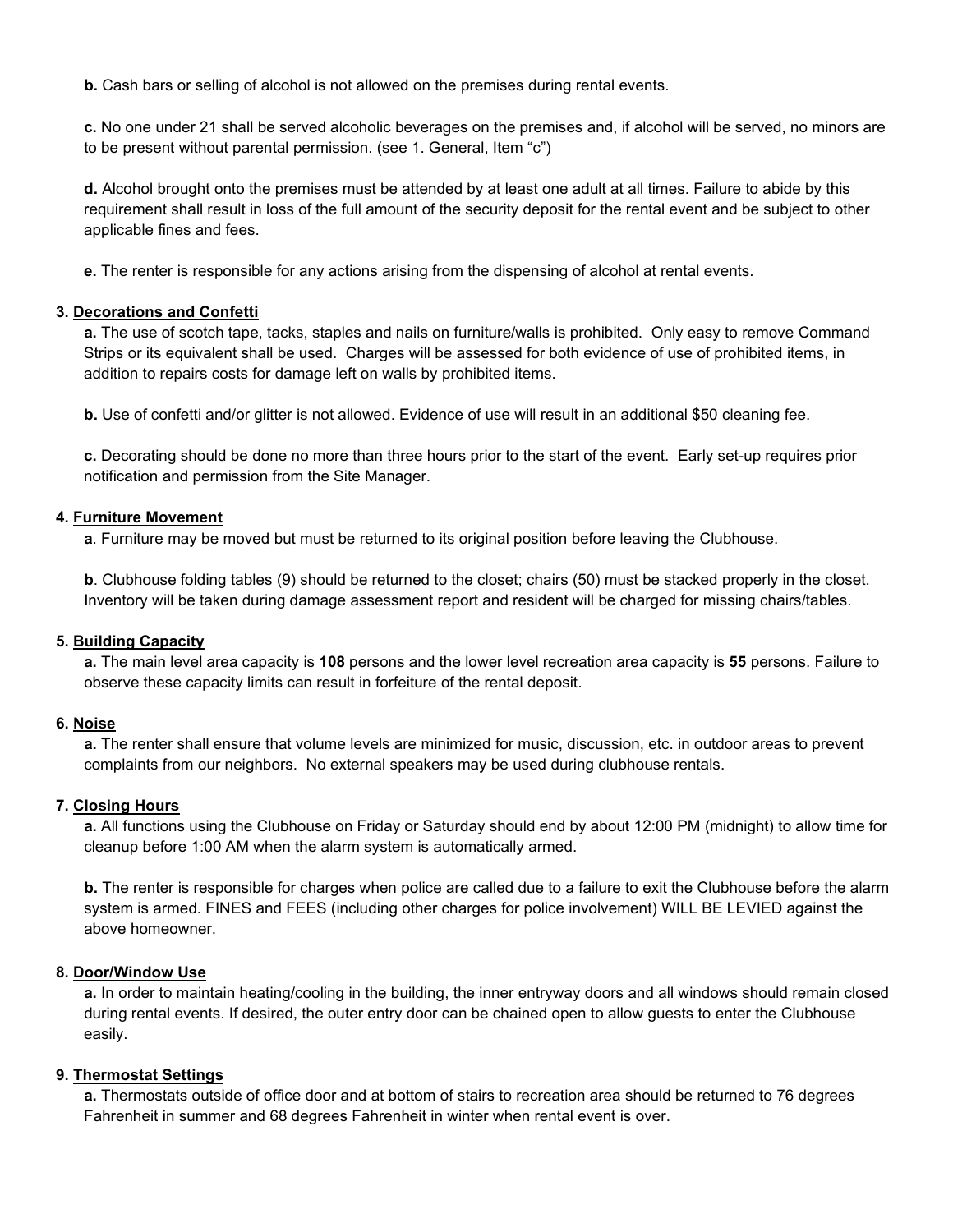### **10. Equipment Available for Use**

**a.** Refrigerator, dishwasher (soap/detergent not supplied), convention/convection oven and microwave, vacuum cleaner, FM/AM receiver with microphone capability, 6 ft tables, folding chairs, ping-pong table, pool table, piano; for WIFI password or Television use, contact Site Manager prior to your event.

### **11. Rental Equipment Delivery**

**a.** Notify the Site Manager if you will be having a delivery of tables, chairs, dishes, linens, etc. prior to your event. Rental Equipment cannot be left in the building after your event or delivered days before your event if another party is scheduled during those times.

### **12. Cleanup**

**a.** The renter is responsible for picking up and placing in trash containers all plates, cups, bottles, cans, etc.

**b. You do not need to take out the trash.** To prevent floor damage and contamination from leakage, absolutely no trash bags are to be left on the Clubhouse floor or on the Clubhouse front porch. Any trash bags that you remove from trash containers, or extra bags that you use, must be deposited in the dumpster by the tennis courts.

**c.** A vacuum cleaner is stored in the coat closet and can be used to clean up any small debris left on the floors.

**d.** All food must be removed from the premises (including any food stored in refrigerator).

**e.** If the event is catered, all rented tables, chairs, dishes, etc. must be removed immediately following the event unless renter has made other arrangements with the Site Manager.

**f.** Restroom facilities must be left in original condition. Toilets must be flushed and free of obstructions, paper towels and tissue paper disposed of in trash can. No soiled diapers should be left in clubhouse waste receptacles.

### **13. Use of Coolers/Tubs/Kegs and/or Similar Containers**

**a.** These containers can cause moisture damage to floors and must be kept in the bar area, which has a floor drain to handle liquid runoff, spills, etc.

### **14. Security Deposit (refundable)**

**a.** The date for a rental event is reserved by payment of the required security deposit.

**b.** The security deposit is fully refundable by a check issued by LCHOA to the renter if the cleaning contractor finds no damage.

**c.** If the security deposit is insufficient to cover damages incurred during the rental event, the renter shall be responsible to pay in full for complete repair of the damage.

**d.** If a rental event date has been reserved with a security deposit only and a second rental event request is made for the same date, the resident making the first reservation will be notified and must pay the remaining rental/cleaning fees within two weeks to retain their scheduled rental date.

### **15. Rental/Cleaning Fee**

**a.** The rental/cleaning fee must be paid in full at least thirty days prior to the scheduled rental event.

### **16. Advance Reservations**

**a.** Rental events can be scheduled up to 12 months in advance of the rental event date.

**b.** For holiday rental events, the Site Manager can restrict a single resident/family from scheduling the same date year after year to allow rental opportunity to others who desire the same date.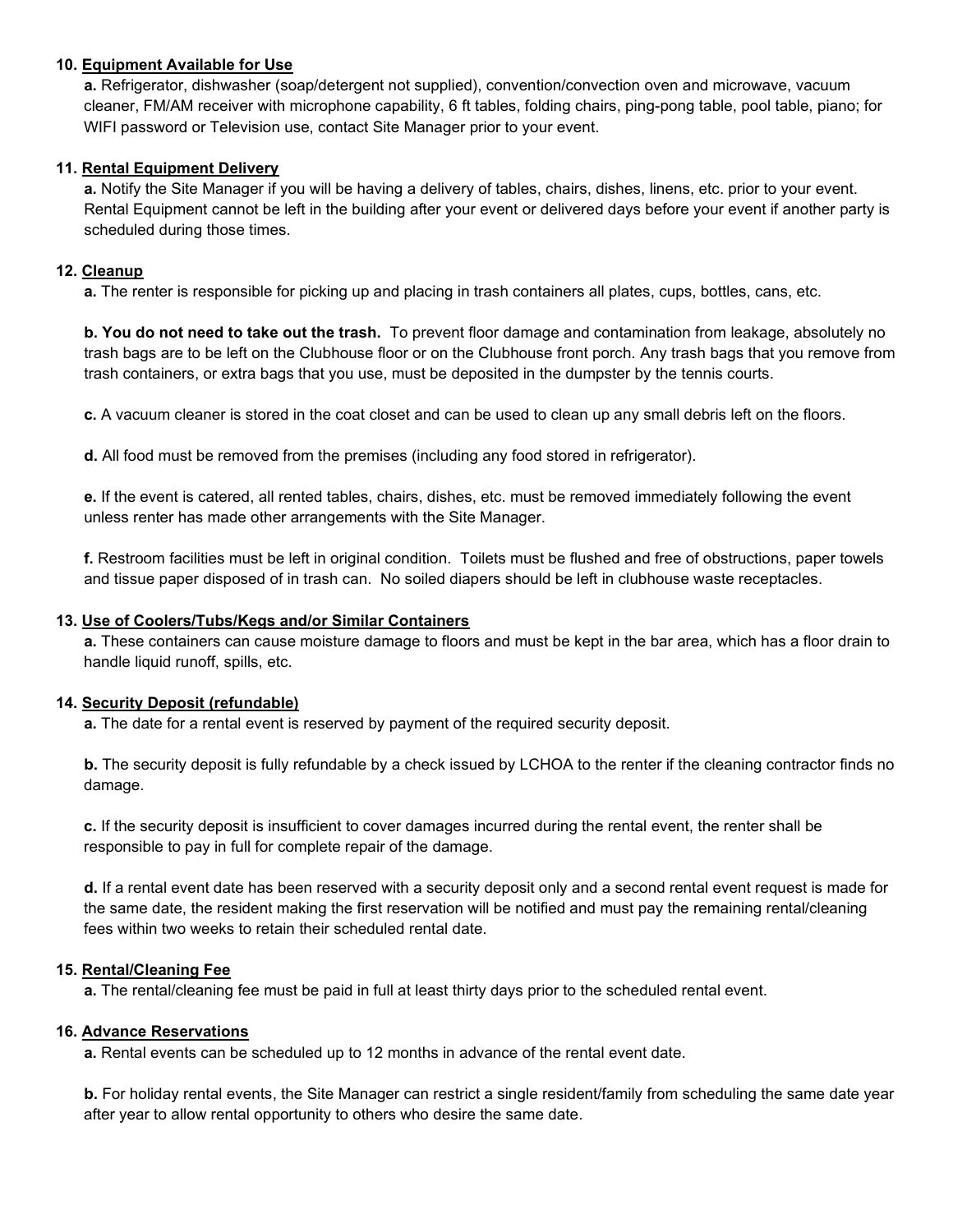### **17. Cancellation of a Rental Event**

**a.** Cancellation of a *non-holiday* rental event must be made at least thirty days prior to the scheduled event date.

**b.** Cancellation of a *holiday* rental event must be made at least sixty days prior to the scheduled event date. Due to heavy usage, the following dates are considered in this policy as *holidays*: New Year's Eve, New Year's Day, Easter, Independence Day, Halloween, Thanksgiving Day, Christmas Eve and Christmas Day.

**c.** Failure to arrange for cancellation within the above specified time periods shall result in forfeiture of the full amount of the security deposit.

### **18**. **Walk-Thru Inspection**

**a.** The renter can request a walk-thru inspection of the Clubhouse before and after a rental event to ensure that only rental event damages are charged to the renter. For a typical evening rental, the walk-thru following the event will be required to be scheduled for 8:00 - 8:30 AM before cleaning begins on the morning following the rental event.

### **19. Collection of Damage Charges**

**a.** If not paid within 30 days, damage charges in excess of the security deposit will become a lien against the Homeowners property. Such charges, together with collection costs, attorney and filing charges shall constitute the charges for administering the lien.

### **20. Pets**

**a.** No pets or other animals are allowed in the Clubhouse during rental events or at any other time.

### **21. Special Event Requests**

**a.** Requests to use the Clubhouse for raising funds for charitable causes must be approved by the Board of Trustees.

**b.** Usage/rental requests which do not meet conditions outlined in this policy must be approved by the Lake Chesterfield Board of Trustees.

### **22. Violations of Usage/Rental Policy**

All violations of the above Usage/Rental Policy are subject to review by the Lake Chesterfield Board of Trustees who will administer appropriate application of the Lake Chesterfield Fines and Fees Policy as required.

### **Rental Rate Structure**

### **Friday, Saturday, Holidays (as listed), and any party of 40 or more people:**

| Deposit         | \$200 |
|-----------------|-------|
| Rental/Cleaning | \$300 |
| Total           | \$500 |

### **Sunday thru Thursday (non-holiday), and less than 40 people:**

| Deposit         | \$150 |
|-----------------|-------|
| Rental/Cleaning | \$200 |
| Total           | \$350 |

The undersigned Homeowner agrees to the rules and regulations, referred to and made a part hereof, and agrees to hold harmless the Lake Chesterfield Homeowners Association for any claims or expenses by anyone, made as a result of the undersigned's function or use of the clubhouse.

### *I HAVE READ AND UNDERSTAND THE ABOVE REQUIREMENTS AND AGREE TO ABIDE BY THEM.*

**Homeowner Signature** \_\_\_\_\_\_\_\_\_\_\_\_\_\_\_\_\_\_\_\_\_\_\_\_\_\_\_\_\_\_\_\_\_\_\_\_\_\_\_\_\_\_ **Date** \_\_\_\_\_\_\_\_\_\_\_\_\_\_\_

**Additional Renter Signature** \_\_\_\_\_\_\_\_\_\_\_\_\_\_\_\_\_\_\_\_\_\_\_\_\_\_\_\_\_\_\_\_\_\_\_\_\_\_ **Date** \_\_\_\_\_\_\_\_\_\_\_\_\_\_\_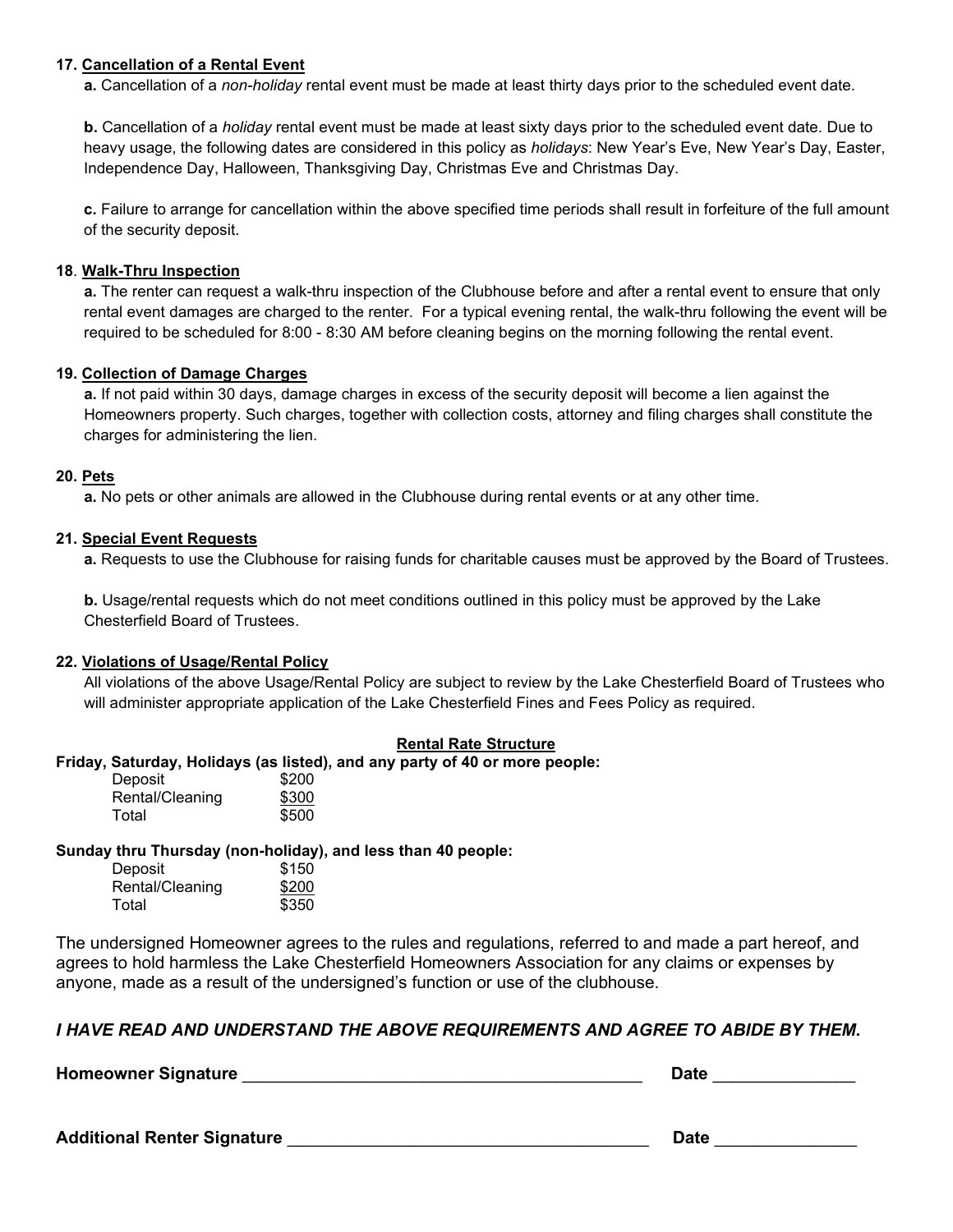# **LCHOA CLUBHOUSE RENTAL DAMAGE FEES AS OF NOVEMBER 21, 2016**

Damage costs, if applicable, will be deducted from homeowner's clubhouse rental deposit. If security deposit is insufficient to cover damages incurred during the rental event, the homeowner will be responsible to pay, in full, for complete repair of damage within 30 days.

See chart below for possible damage categories and their associated damage costs.

| Category                                                            | <b>Additional Cost To Homeowner</b>                                                        |  |
|---------------------------------------------------------------------|--------------------------------------------------------------------------------------------|--|
| Cleaning - Over And Above Normal Cleaning Fees                      | Additional costs as charged to LCHOA by the                                                |  |
|                                                                     | cleaning company                                                                           |  |
| <b>Wall Damage</b>                                                  | 1. \$5.00 each for damage done by                                                          |  |
|                                                                     | removal of tape & adhesives.                                                               |  |
|                                                                     | 2. \$10.00 each for dents and/or gouge                                                     |  |
|                                                                     | 3. \$5.00 each for stains and/or spill                                                     |  |
| Carpet                                                              | 1. \$5.00 for each stain and/or spill                                                      |  |
|                                                                     | 2. \$25.00 for each tear and/or burn mark.                                                 |  |
| Property Damage (main level, lower level, bar area,                 | Will be charged at replacement cost per item                                               |  |
| rotunda, bathrooms, inside main entrance to club house,<br>$etc.$ ) | damaged or missing.                                                                        |  |
| Includes, such items below, but not limited to:                     |                                                                                            |  |
| Chairs, tables, microwave, refrigerator, lights, TV,                |                                                                                            |  |
| windows, billiard ball equipment, table tennis equipment,           |                                                                                            |  |
| foosball equipment, trophy case, pictures, etc.                     |                                                                                            |  |
|                                                                     |                                                                                            |  |
| <b>False Alarms/ Security Alarm reset</b>                           | A fee of \$50 will be applied for each false alarm                                         |  |
|                                                                     | occurrence. False alarms occur when the                                                    |  |
|                                                                     | alarm system is set off due to an armed door                                               |  |
|                                                                     | (lower level) being opened at any time or the                                              |  |
|                                                                     | motion sensor inside the building being tripped                                            |  |
|                                                                     | after the alarm automatically sets. 11:00pm                                                |  |
|                                                                     | Sunday through Thursday or 1:00am Friday                                                   |  |
|                                                                     | and Saturday.                                                                              |  |
|                                                                     |                                                                                            |  |
| False Alarm Investigation by Authorities                            | Should LCHOA incur any additional false alarm<br>fees by the alarm company, and/or fire or |  |
|                                                                     | police departments, all additional costs will be                                           |  |
|                                                                     | assumed by homeowner.                                                                      |  |
|                                                                     |                                                                                            |  |

I have read and understand the above clubhouse damage fees and agree to surrender payment for damages, if applicable, per this fee structure provided.

| <b>Homeowner Signature</b>         | <b>Date</b> |  |
|------------------------------------|-------------|--|
| <b>Additional Renter Signature</b> | <b>Date</b> |  |

Please return your signed contract, signed Damage Fee chart, and deposit to the LCHOA office.